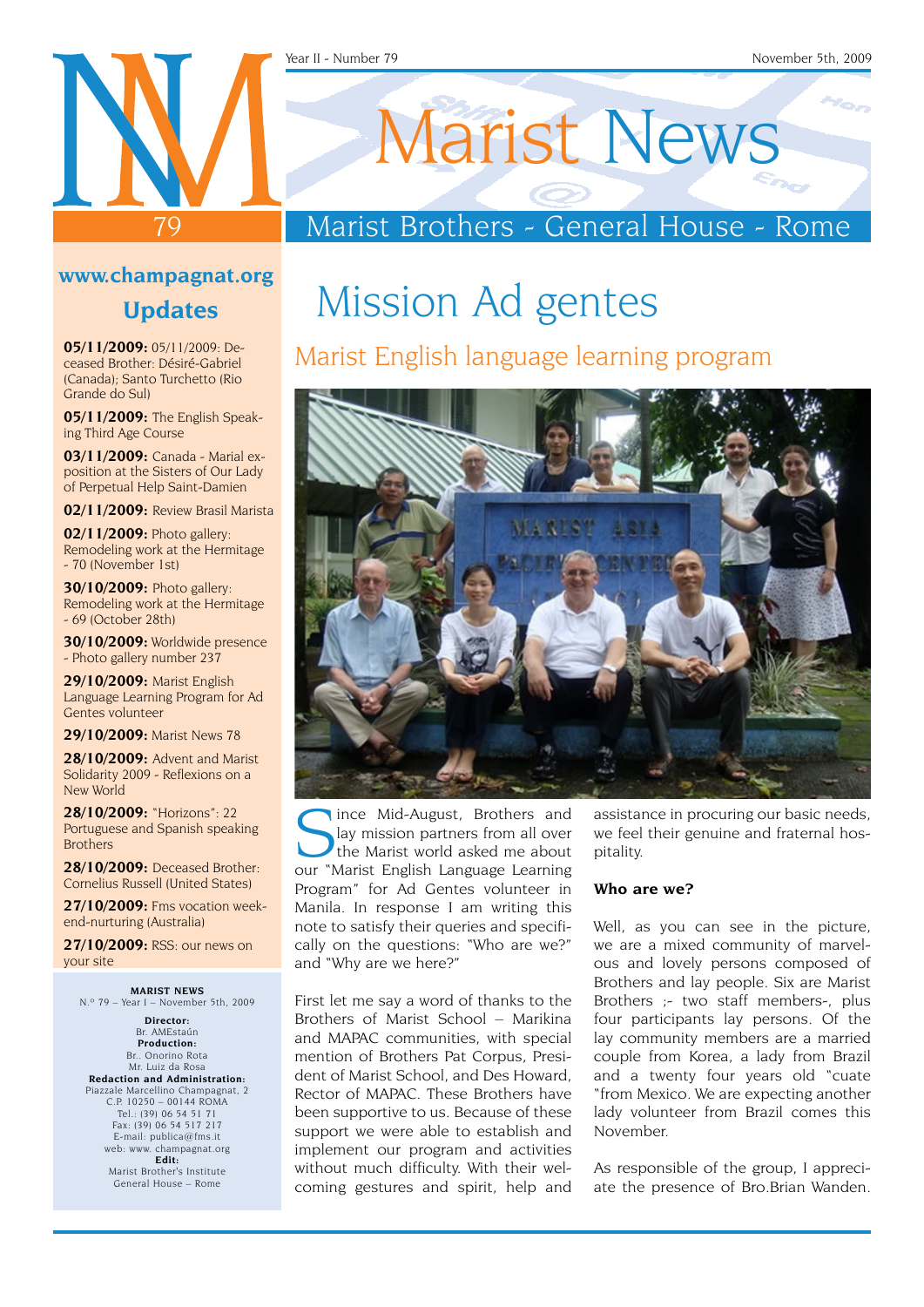He encourages the members of the community improve their English. He encapsulates this by telling everyone to speak as "one voice."

#### **Why are we here?**

Our community in Marikina was incepted and formed to prepare Ad Gentes volunteers for the "Missionary Orientation" which will take place in Davao-( Southern Philippines). Our program's main objective is to establish English proficiency among these volunteers; achievement of this aim will enable these volunteers to follow inputs effectively and participate actively in the Davao three months" Orientation Program". While here in Marikina,-Manila- the members start to learn and build their capacity to live in a "mixed community".

Twenty four hour has a day! or

24/7, is the time we spend in doing our tasks: attending classes in the morning with our committed and lovely teacher, Ms Christine Stokes, affiliated member of the East Asia Province and former Principal of Marist School; doing our assignments; praying; and even cooking, doing the laundry, washing dishes and enjoying our meals together. Every single moment is a golden and wonderful opportunity to learn and build community. Our experiences here give us many significant lessons. Among these important lessons, we learn how to become bakers of the bread shared in the building of God's Kingdom.

Though the ingredients come from different parts of the world, the bread we bake is fresh, well cooked, and full of fiber, full of love and respect for each one. Occasionally,

the bread we share does not agree with a member's palate... when this happens we bake another type of bread. So regardless of the kind of bread we bake, we always appreciate the community's effort, because we bake our own bread with love and affection.

Good friends from here, there and everywhere, that's all for now. You have a formal invitation to share the special bread we bake. Come and be part of us.

I am going to start preparing some more dough for the next batch. We count your presence. Thank you for coming and for remembering us.

Visit our blog site: http://ellprogramad.blogspot.com



## Review *Brasil Marista*

#### Launching of the review marking 4 years of UMBRASIL

T he review Brasil Marista began circulating in the first fortnight of October. With an is-



by the publishing house Ruah, in Curitiba, will go to all the Administrative Units of Brasil, offering reporting and news about the various subjects in the framework of the Marist network. The launching of the Brasil Marista marks the fourth anniversary of UMBRASIL, celebrated on 15 October.

presents on its front page the musician, former Minister, and Marist ex-student Gilberto Gil. The challenges of « Enem », the Darwin exhibition in the museum of PU-CRS, youth and spirituality, these are also featured. The edition is completed by brief news items and a detailed report of the activities of UMBRASIL during its first three years of operation.

The review should reach all the social and educational units, houses of formation and religious communities. The distribution of copies is being handled by the communications and marketing teams of the Marist Provinces.

The first edition

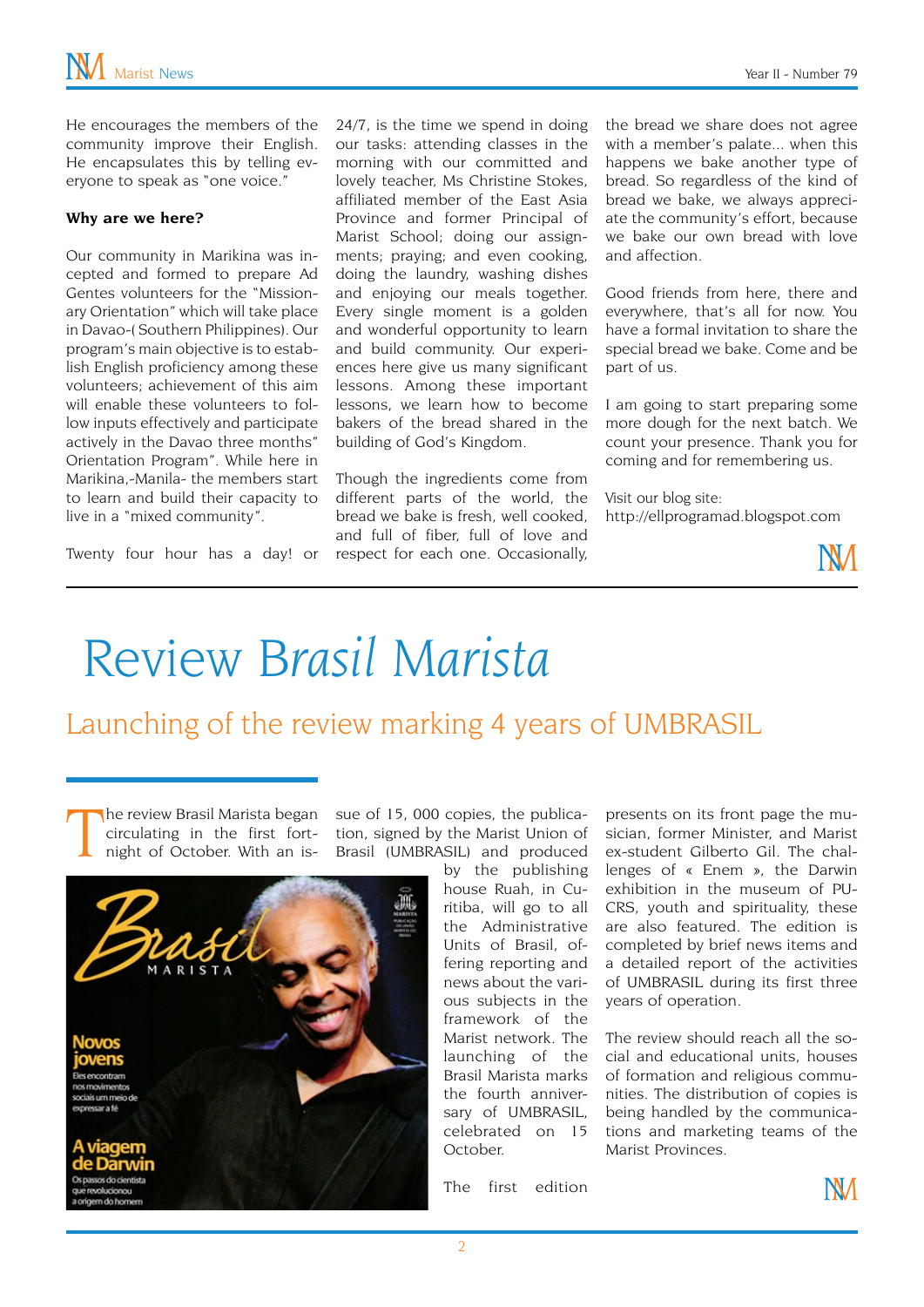## The English Speaking Third Age Course

#### General House

If one word springs to mind about<br>our reception at the General House<br>in Rome it is "welcome". But another<br>word also springs readily to mind: it is f one word springs to mind about our reception at the General House in Rome it is "welcome". But another the word "gentle". Everyone has been so welcoming, everyone has been so gentle. Whether it was running into the former Superior General Seán Sammon in the corridor and being welcomed by name and with a hug or whether it was encountering the new Superior General Brother Emili Turú in the lift and receiving a shy welcome; whether it was being greeted by the Brothers of the Spanish and Portuguese speaking Third Age group or being offered a coffee and Alpestre by one of the Brothers in the community, we knew that we were at home in our own house. It mattered little that Manziana was not available for us – we were in our own house and at home.

Our little group gathered in dribs and drabs, but from the earliest moment we started to bond. There was a simple Mass for the wee few, celebrated by our Scottish chaplain, Father Bernard Barlow, a Servite priest and friend of Brother Brendan Geary. There was a walk around the local area for the small few, led by the one-eyed man in the land of the blind. One walked fast, one walked slow, but somehow we managed to walk together.

There have been unexpected moments. Two Brothers visited St Peter's and by pure good chance saw the new statue of Champagnat through the Sacristy window which they opened "senza permissione" (apparently not the done thing) and captured the moment on film (actually, on a digital camera). Another special moment was a small farewell for Seán Sammon. Quite a delightful little celebration, conducted in Italian, but one could get the gist of it and it was a privilege to be there.



On Tuesday 27 October at 5.30 (pm!) we gathered for a simple, gentle induction ceremony. Barry Burns is the essence of gentle leading. There are 8 Marist Brothers: 4 from Australia, 2 from NZ, 1 from Japan and 1 from the States; and there are 3 Marianist Brothers – 2 from the States and 1 from Austria. Brothers Barry Burns (NZ) and Antoine Kazindu from Rwanda (looking about 35 but admitting to 50) run the course; and Father Bernard is our chaplain.

The next day we had a look around the house. The General Council's chapel has been beautifully refurbished with a startling green marble floor; the beatification stained glass windows have been resituated and a new window added to honour the canonisation. The chapel features Champagnat's altar and the statue of La Bonne Mère, and M. Ravery's second portrait of the Founder – the one with the eyes open.

Thursday was a day for sharing personal stories. Our ages average about 70, ranging from early 60s to late 70s, and even though there is a good range of ages and countries and two different Congregations, it is an easy mix of people well established in religious life

and all quite happy to be growing old in the service. There are some touching stories – losses and hurts, joys and triumphs, conversions and discoveries.

The group is settling in nicely  $-$  it is very relaxed and easy; and the atmosphere in the General House is really very welcoming. There's always some sort of party going on for a welcome, a farewell or a birthday or a feast day somewhere in the house and so there is a really lovely sense about it all. Rome has something to offer everyone. It is the Eternal City and it is a microcosm of our own lives and journeys. We hope to discover many good things here in the next two months.

**Marist Brothers:** Br Anthony Butler, Br Julian Quinlan, Br Ian Mcombie, Br Martin Connell (from Australia), Br Patrick McNamara, Br John Fitzgibbon (from New Zealand), Br Joseph Yoshida (from Japan), Br Robert Conley(USA). **Marianists:** Br Daniel Stupka (USA), Br Jeffrey Sullivan (from USA), Fr Eugen Mensdorff-Pouilly (from Austria). **Chaplain:** Fr Bernard Barlow (from Scotland)

**Team:** Br Barry Burns (from New Zealand), Br Antoine Kazindu (from Rwanda)